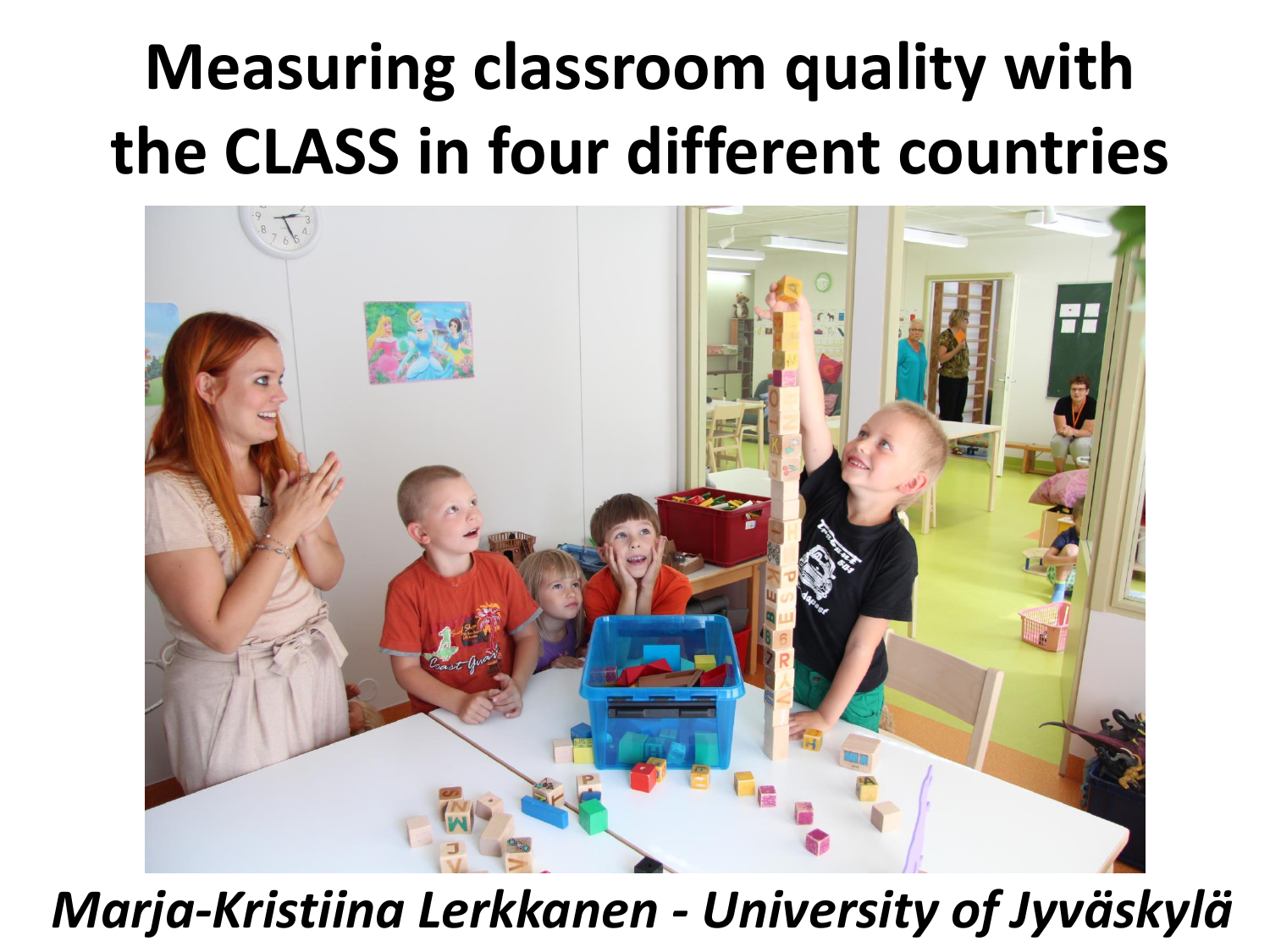#### **What is the aim of the study?**

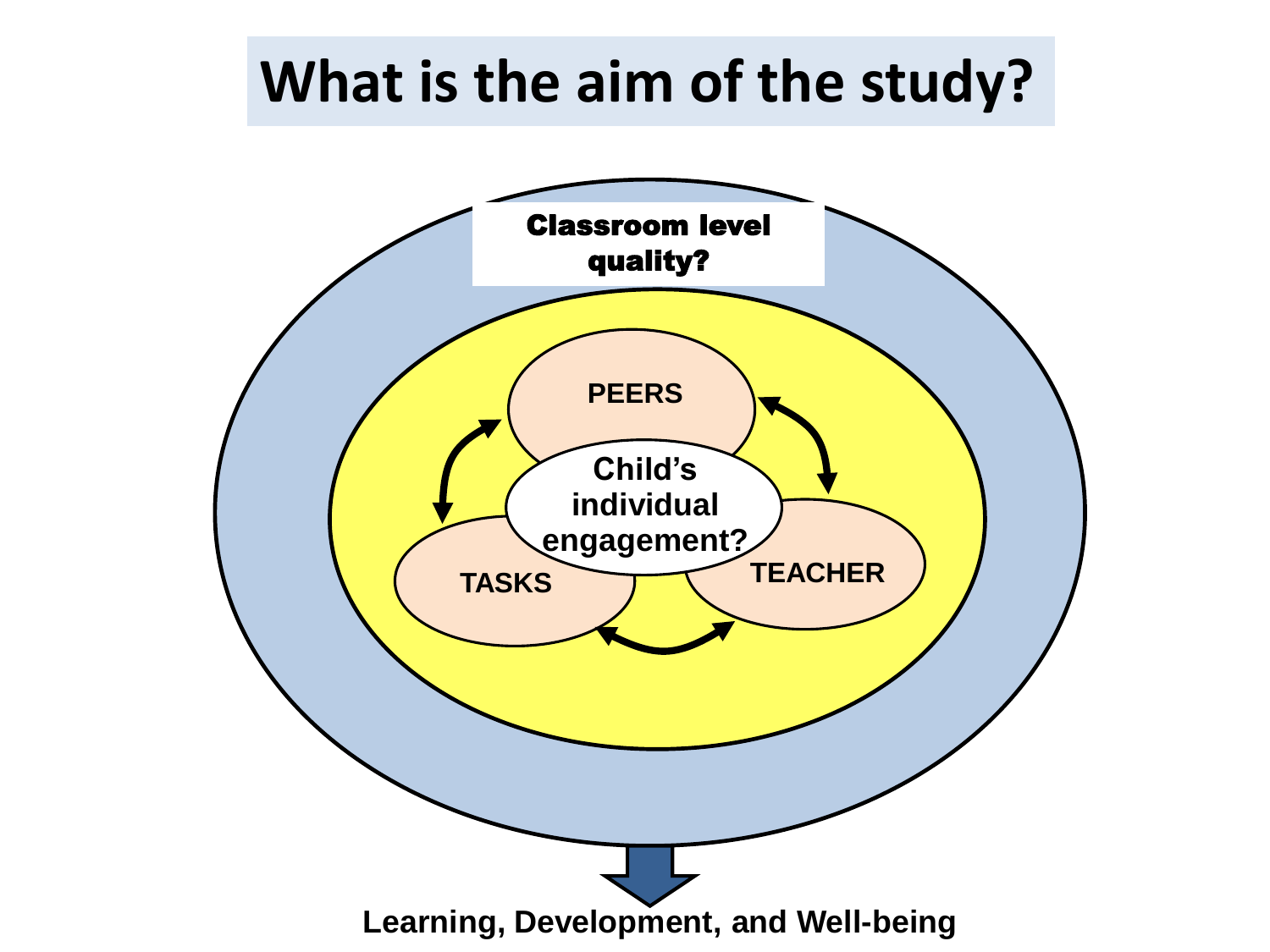#### **Some Observation Instruments of the Classroom Quality**

**ECERS-R - The Early Childhood Environmental Rating Scale - Revised (Harms, Clifford, & Cryer, 1999)**

**ITERS-R** - The Infant Toddler Environment Rating Scale – Revised **(Harms, Cryer, & Clifford, 2006)**

**Quality of the early childhood environment , e.g., use of space, materials and routines, activities; Ranking: 1-7**

**ECERS-E - The Early Childhood Environment Rating Scale – Extension (Sylva, Siraj-Blatchford, & Taggart, 2014)**

**Was developed to supplement the ECERS-R in the area of curriculum. The Four Curricular Subscales Extension:** *Literacy; Mathematics; Science and Environment ; Diversity* **Ranking: 1-7**

**CLASS - Classroom Assessment Scoring System;** 

**(Pianta, La Paro & Hamre, 2006, 2008)** 

**Classroom quality (teacher-student interactions) affecting student outcomes. 2-4 Domains (e.g.** *Emotional support, Organizational support, Instructional support)* **and Dimensions.**

**Ratings (1-7):Time sampling with ratings low (1-2), middle (3-5), high (6-7).**

**ECCOM - Early Childhood Classroom Observation (Stipek & Byler, 2005)** 

**Teacher practices affecting student outcomes and motivation in preschool and Kindergarten**

**Ratings (1-5): Child centered, Teacher directed, Child dominated practices (in climate, management, instruction)**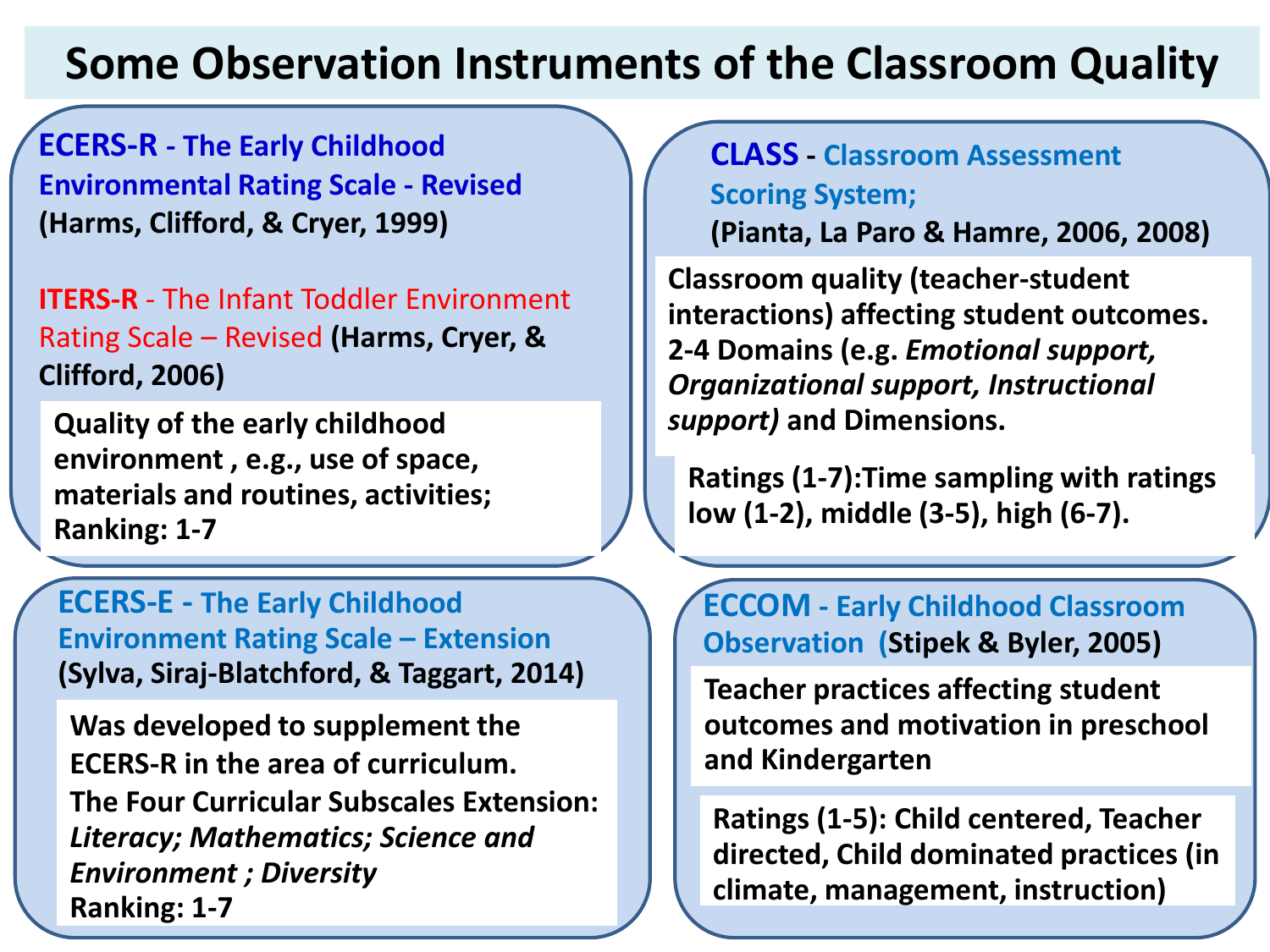#### **Classroom Assessment Scoring System - CLASS**

**(by Pianta, Hamre et al.)** 



**University of Virginia, Charlottesville, USA**

- **Objective:** Measurement of classroom level variables that produce benefits for children's development
- **Development:** Based on a review of teacher education, educational environments, and observational research literatures
- **Versions: Infant; Toddler; Pre-K; K-3; Middle school; Secondary**
- **Reliability:** A standardized metric and training protocol **Validity:** Focuses observation on adult/teacher-child interactions that have been shown to be associated with student gains
- **Professional development:** *MyTeachingPartner* provides common language and a lens through which to view classroom processes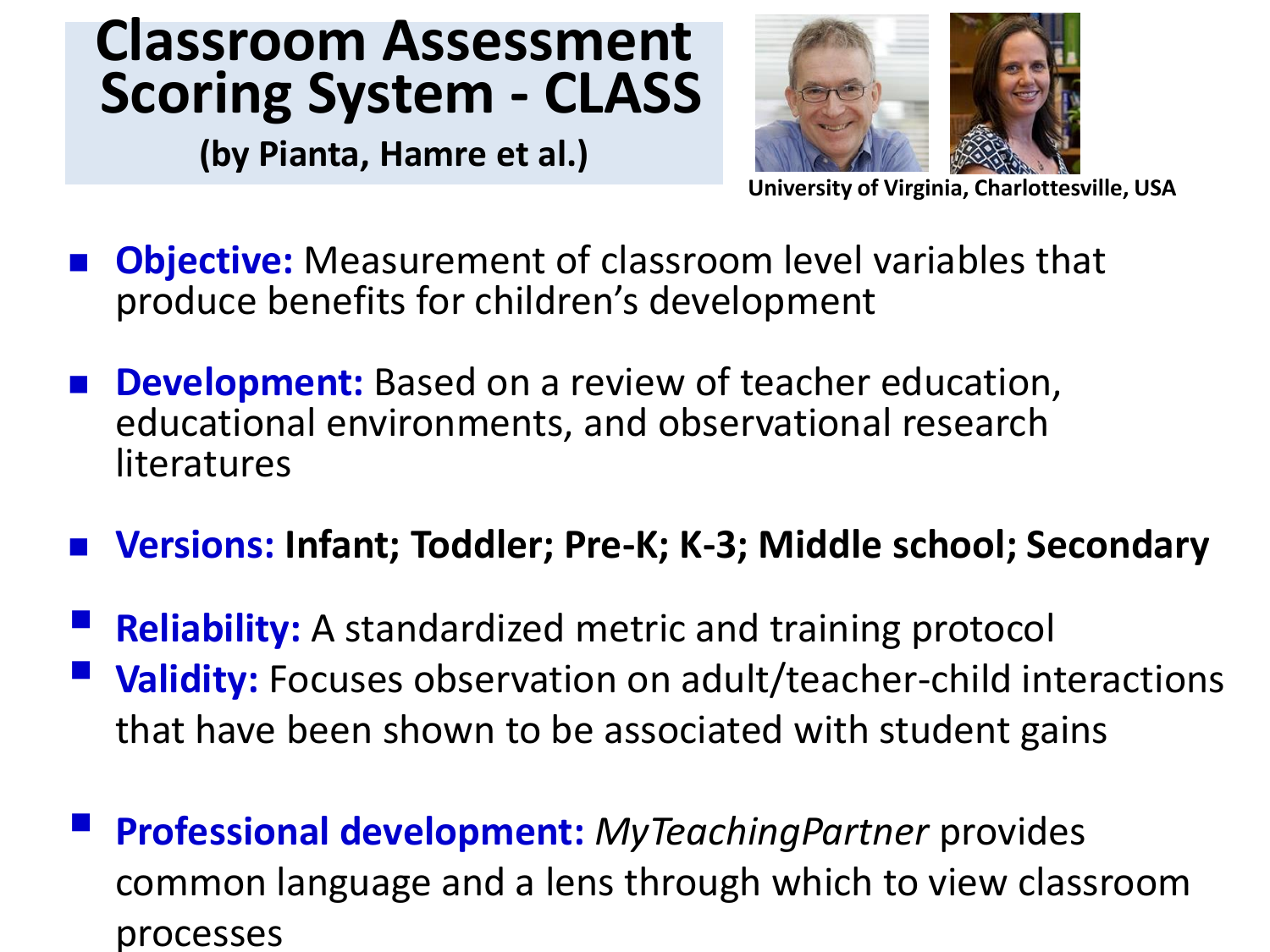#### **Four studies**

|                             | <b>Portugal</b>                  | <b>The Netherlands</b>                        | <b>Germany</b>                  | <b>Finland</b>                                |
|-----------------------------|----------------------------------|-----------------------------------------------|---------------------------------|-----------------------------------------------|
| Age group                   | <b>Infants</b><br>(under 3-year) | Day care and<br>preschool (2-3-<br>year-olds) | Preschools<br>$(3-6-year-olds)$ | Kindergarten<br>$(6$ -year-olds)              |
| Number of<br>classrooms     | 90                               | 271                                           | 63                              | 49                                            |
| <b>CLASS version</b>        | Infant<br>(4 dimensions)         | Toddler<br>(8 dimensions)                     | Pre-K<br>(10 dimension)         | Pre-K<br>(10 dimension)                       |
| Cycles                      | $4 \times 20$ -min               | $4 \times 20$ -min                            | $4 \times 18$ -min              | $10 \times 20$ -min + 10<br>min rating blocks |
| Other<br><i>instruments</i> | <b>ITERS-R obs</b>               | Teacher and<br>classroom<br>characteristics   | <b>STRS teacher</b><br>ratings  | ECCOM obs,<br>teacher ratings<br>of practices |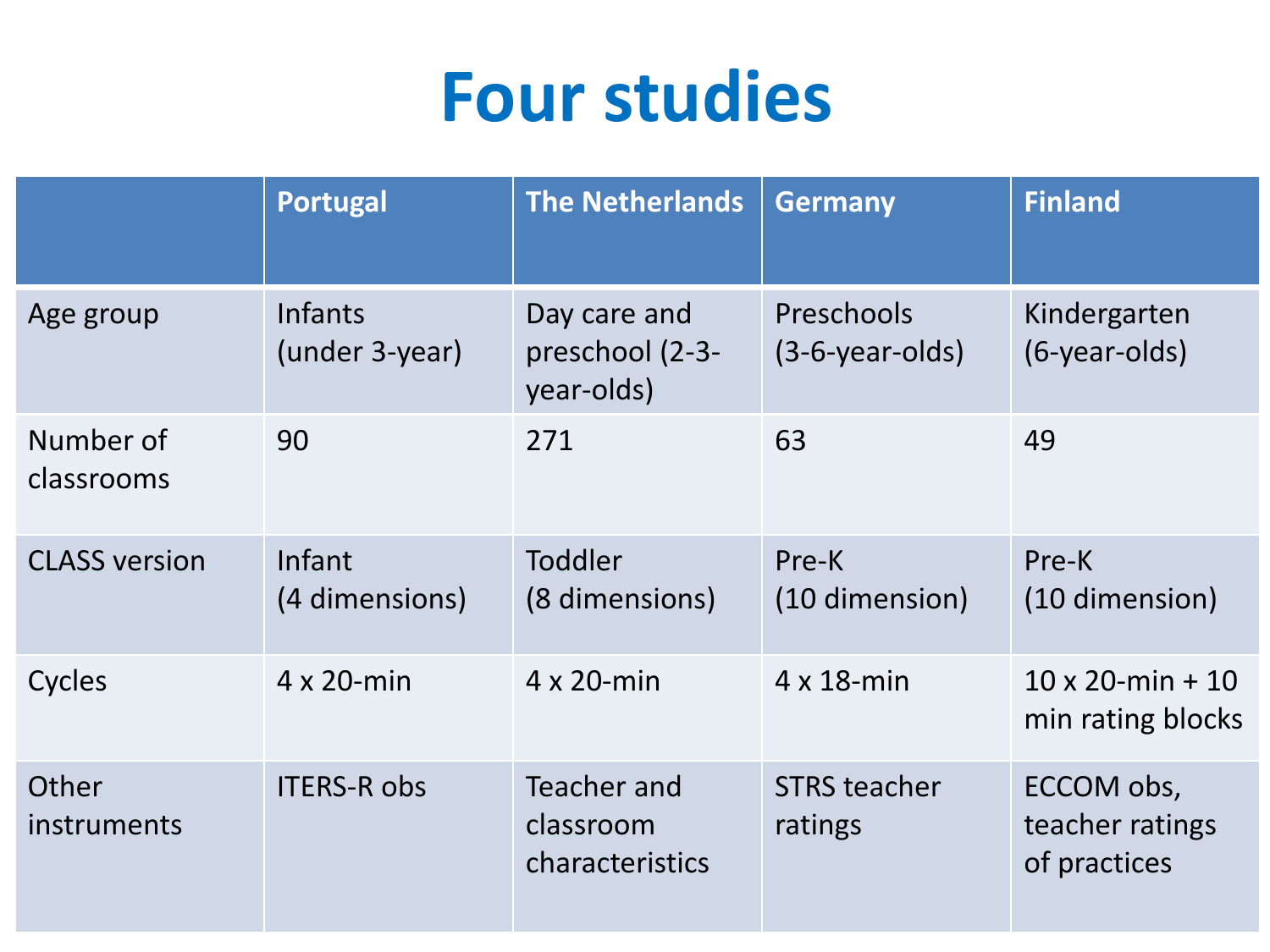# **Reliability**

- Are observers reliable users of the CLASS?
	- $\rightarrow$  Training procedure in Virginia; an average interrater reliability of 87%, within one point of master codes
- How much consistency is there across users of the CLASS?  $\rightarrow$  double-coding procedure (15-20%)
	- $\rightarrow$  Some dimensions are more challenging to code than some others
- How stable are scores on the CLASS?
- $\rightarrow$  across at least 4 cycles?
- $\rightarrow$  across 2 days in week?
- $\rightarrow$  across the school year fall and spring???
- $\rightarrow$  across children and/or days???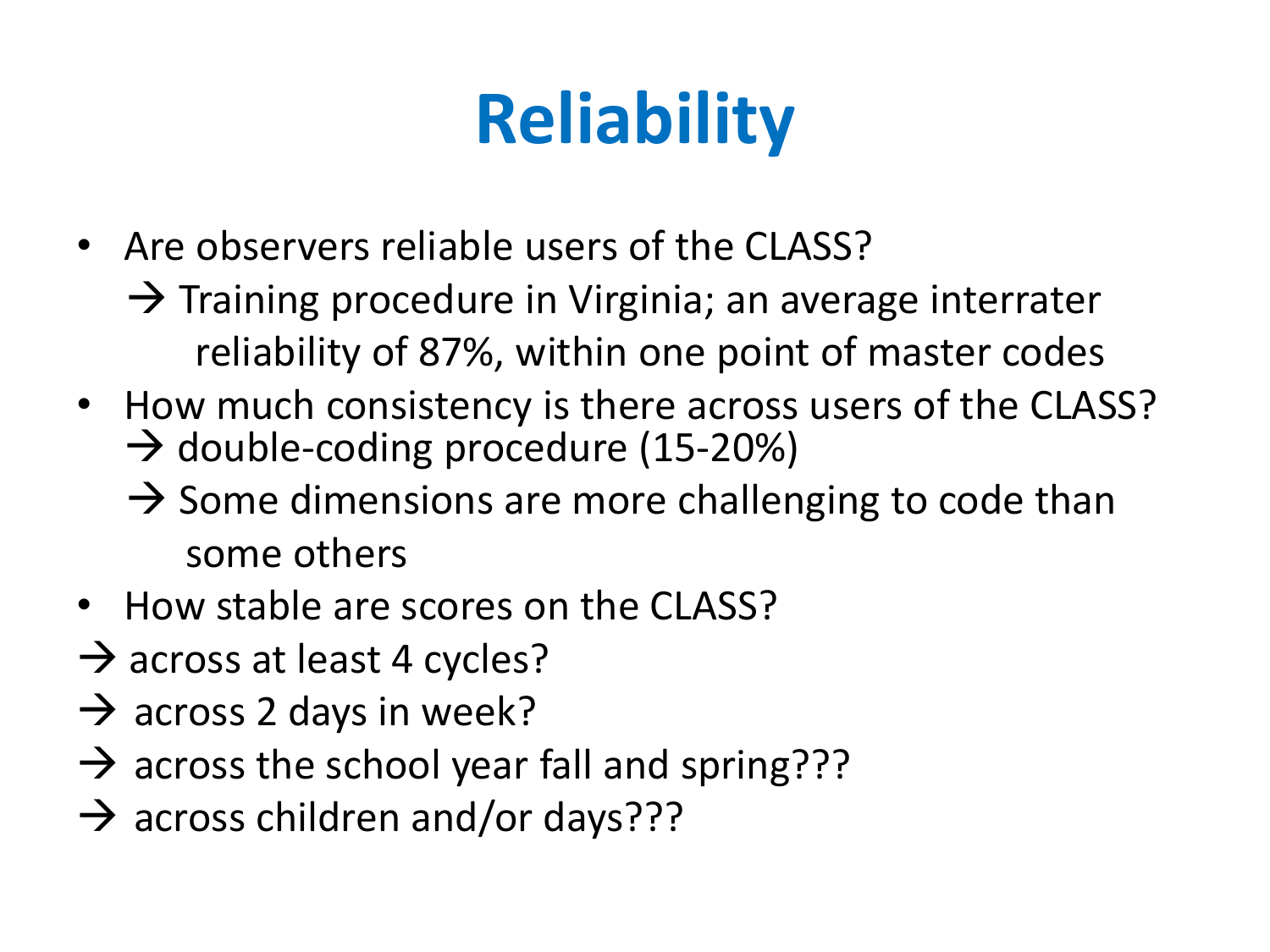### *Construct validity*

- Does the CLASS measure constructs of importance in classrooms?
- $\rightarrow$  The CLASS has been developed based on literature review on classroom practices shown to relate to students' social and academic development, and extensive piloting.
- $\rightarrow$  However, the contruct needs to be tested again when adapting the intrument to new (cultural) context  $\rightarrow$ the *results has shown that construct is not necessarily very clear.*
- $\rightarrow$  Differences in factor structure between CLASS versions (e.g. negative climate is in different domain in CLASS Pre-K vs. Secondary) and between some countries (US vs. Finland vs. France)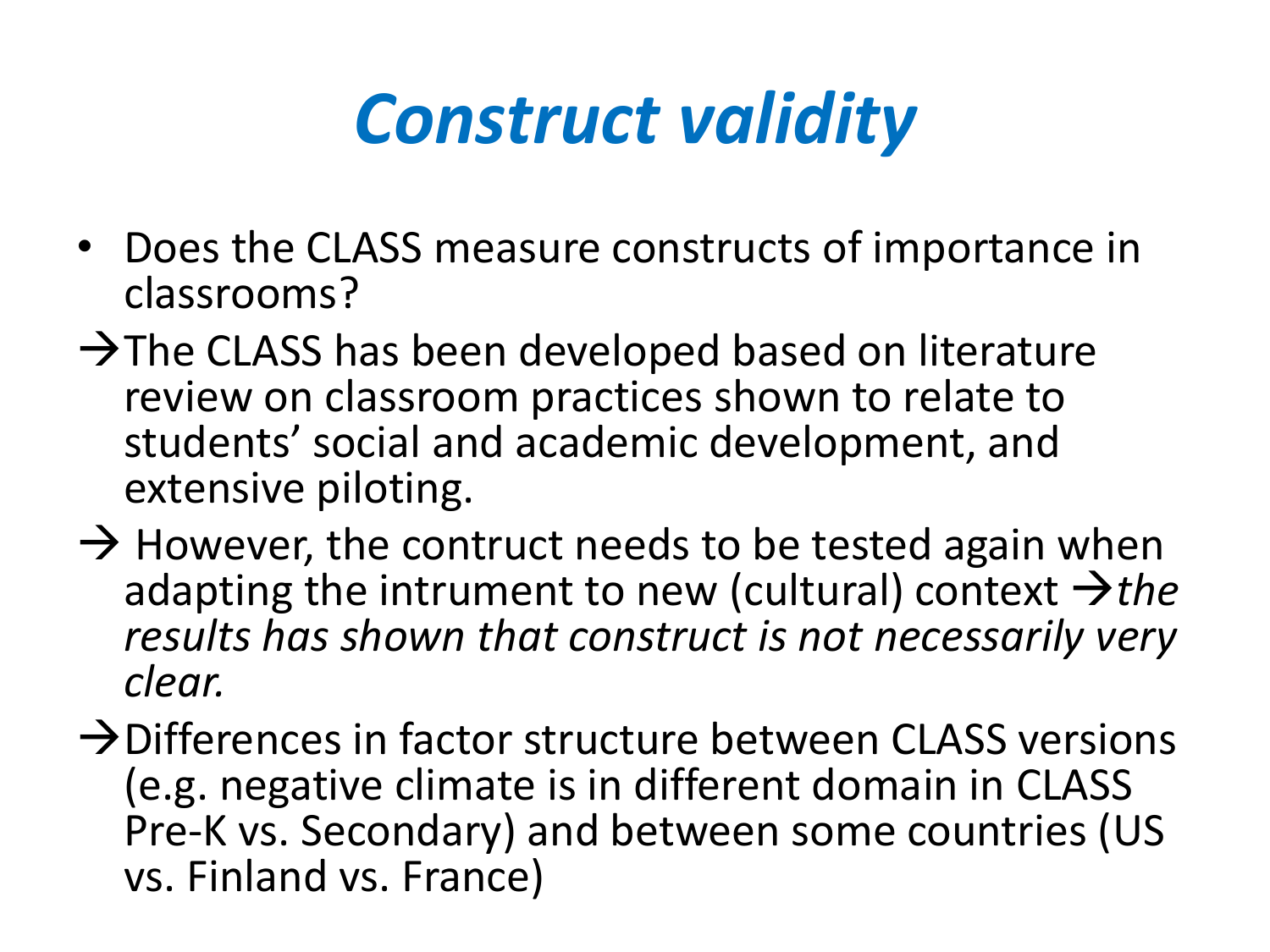#### *Criterion validity*

- How does the CLASS relate to other measures of classroom quality and associated constructs?
	- $\rightarrow$  To do concurrent observation with another observational instument(s)  $\rightarrow$  Correlations between CLASS vs. ITERS-R/ECERS-R interaction effects/ECCOM teacher practices
	- $\rightarrow$  To use other information (e.g. teacher's ratings, colleague ratings, student ratings, (parents ratings) of teacher practices or style) and see correlational relationships  $\rightarrow$  However, there might be some limitations with this information too.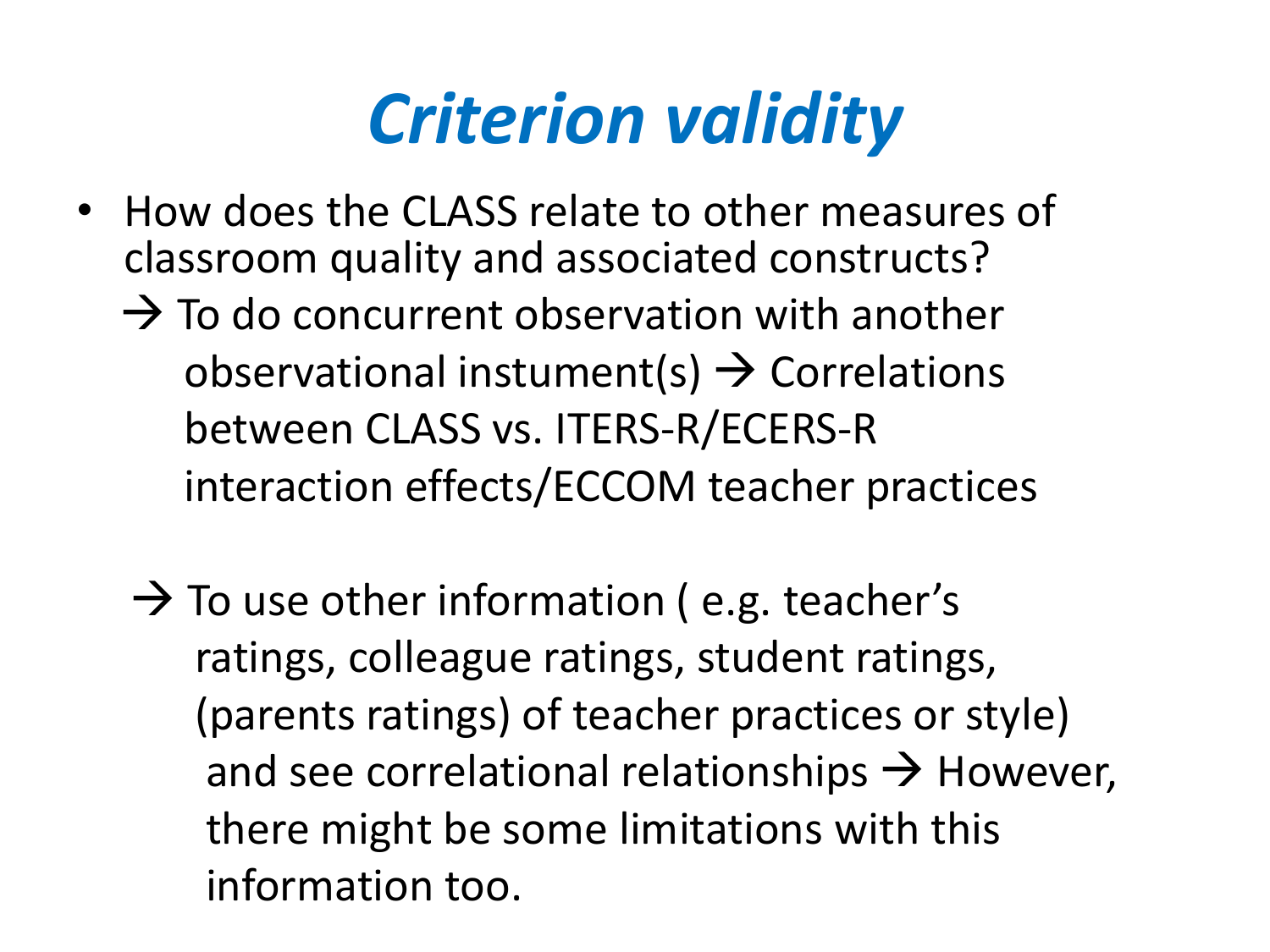## *Predictive validity*

- How does the CLASS relate to child development?
- $\rightarrow$  Global classroom quality?
- $\rightarrow$  Each domain?  $\rightarrow$  number of studies
- $\rightarrow$  Each dimenssion to predict child outcomes?
- $\rightarrow$  Which aspects of the variance are related to different child outcomes?
- $\rightarrow$  What is the most important level of information to transform for practices?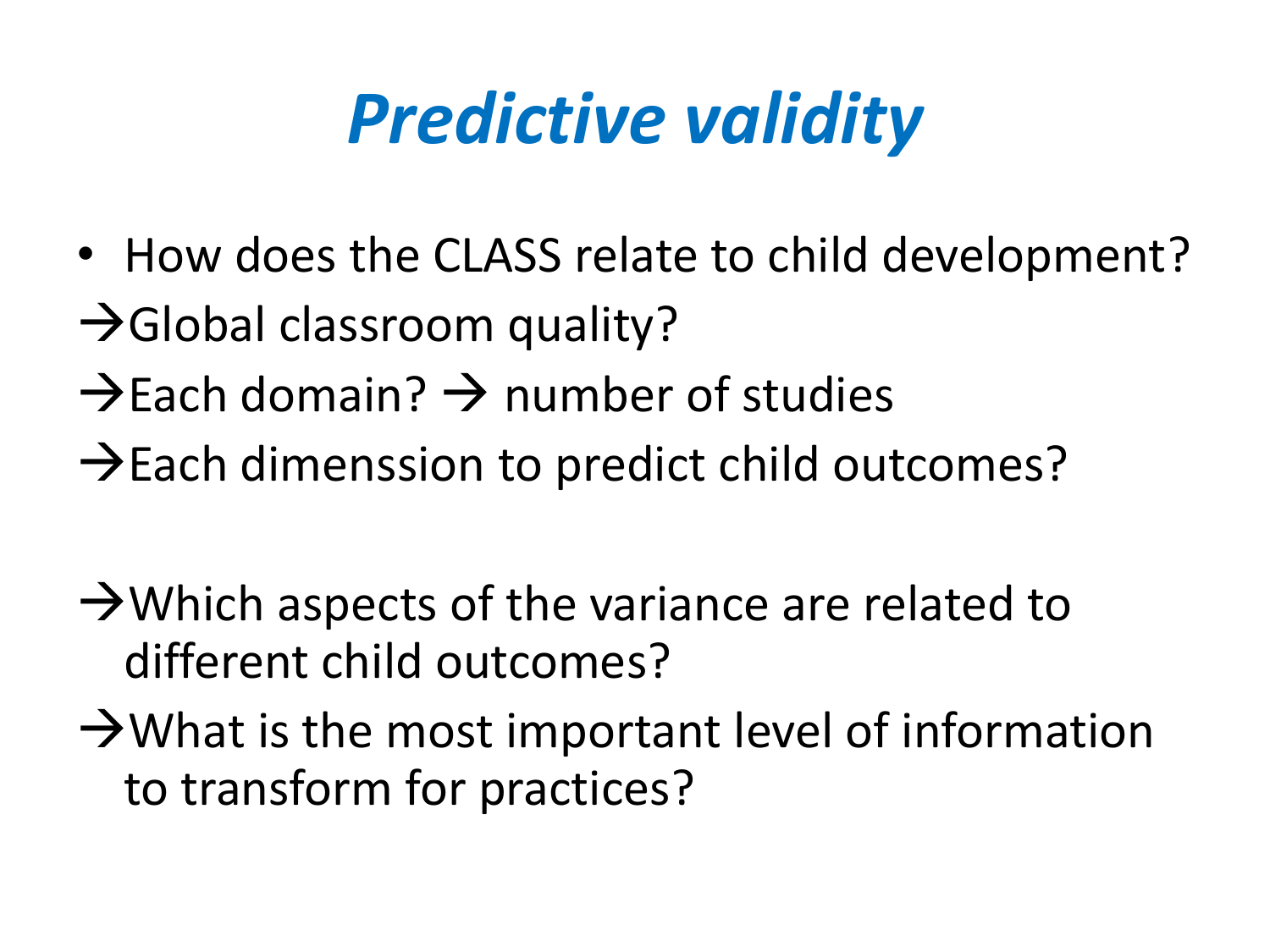#### **Predicting child development ("Pre-K", 4-year-olds)**

|                                        |                                                     | <b>Classroom Processes</b>                              |                                 | <b>Structural features</b>              |                                                |                       |
|----------------------------------------|-----------------------------------------------------|---------------------------------------------------------|---------------------------------|-----------------------------------------|------------------------------------------------|-----------------------|
|                                        | <b>CLASS:</b><br><b>Emotional</b><br><b>support</b> | <b>CLASS:</b><br><b>Instructional</b><br><b>support</b> | <b>ECERS-</b><br><b>R</b> Total | <b>Level of</b><br>teacher<br>education | <b>Teacher-</b><br>child<br>ration max<br>10:1 | <b>NIEER</b><br>index |
| <b>Language</b><br>comprehension       |                                                     | X                                                       |                                 |                                         |                                                |                       |
| <b>Productive</b><br>language skills   |                                                     | X                                                       | X                               |                                         |                                                |                       |
| <b>Phonological</b><br>skills (rhimes) |                                                     | X                                                       |                                 |                                         |                                                |                       |
| <b>Letter naming</b>                   |                                                     | X                                                       |                                 |                                         |                                                |                       |
| <b>Math</b>                            |                                                     | X                                                       |                                 |                                         |                                                |                       |
| <b>Social skills</b>                   | X                                                   |                                                         |                                 |                                         |                                                |                       |
| <b>Behavioural</b><br>problems         | X                                                   |                                                         |                                 |                                         |                                                |                       |

**(Mashburn, et al. 2008***, Child Development)*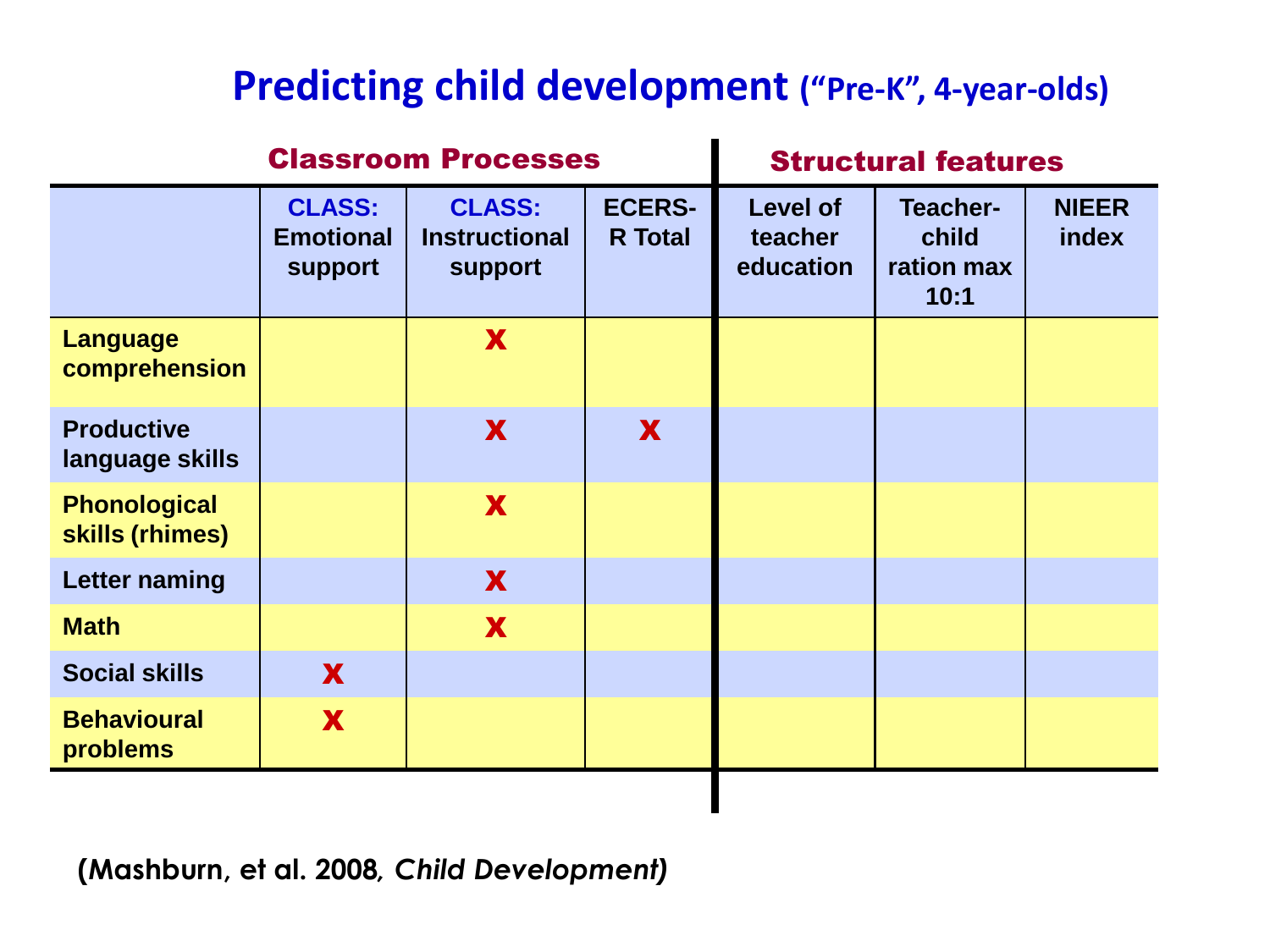## **Some limitations of the CLASS…**

- **CLASS scores from 4 cycles are averaged across data.**
- **→Do we miss some information of reality?**
- **→Do we miss the variation during the day or between the days?**
- **→Does morning differ from the afternoon or Monday from Friday?**
- → Do we expect normal distributions from the domains?
- **What do we actually observe?**
- **How do we select which activities to observe?**
- → Do we observe only indoor activities?
- → What about outdoor activities or other context <sub>(e.g., field trips)?</sub>